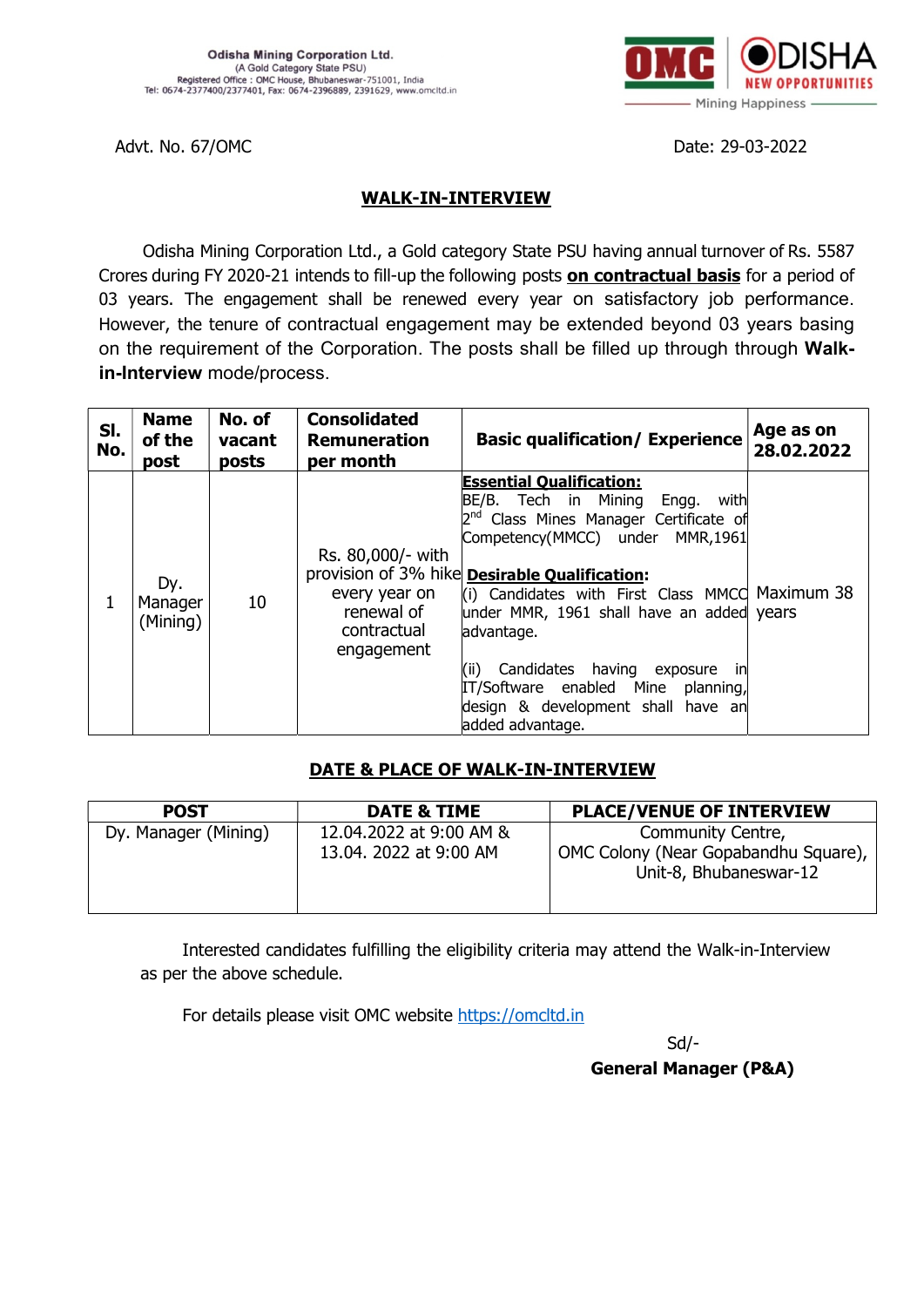

# RECRUITMENT FOR THE POST OF DY. MANAGER (MINING)(CONTRACTUAL) (WALK-IN-INTERVIEW)

Odisha Mining Corporation Ltd., a Gold category and largest State PSU in Mining Sector in the Country, undertakes exploration, mining and trading of iron, chrome & bauxite ores. Inspired by the vision to emerge as the market leader and to play a catalytic role in the growth of industrialization, OMC caters to the requirements of mineral based industries. The Corporation has achieved an annual turnover of Rs. 5587 Crores during FY 2020-21.

OMC intends to fill-up the following posts on contractual basis for a period of 03 years. The engagement shall be renewed every year on satisfactory job performance. However, the tenure of contractual engagement may be extended beyond 03 years basing on the requirement of the corporation. The posts shall be filled up through Walk-in-Interview mode/process.

## 1) Vacancy:

| SI.<br>No. | <b>Name of the Post</b> | <b>TOTAL</b> | UR | <b>SEBC</b> | <b>SC</b> | <b>ST</b> |
|------------|-------------------------|--------------|----|-------------|-----------|-----------|
|            | Dy. Manager (Mining)    | $(03-Women)$ |    |             |           | UZ        |

#### Note:-

- (i) Reservation for Women/ Ex-Servicemen/Sportspersons/ PwD shall be given as per Govt. norms.
- (ii) In case of non-availability of eligible/suitable women candidate(s) belonging to respective category, the unfilled vacancies of that category shall be filled up by eligible and suitable male candidates(s) of the same category.

## 2) Eligibility Criteria:

| SI.<br>No. | post                       | Name of the Consolidated<br><b>Remuneration</b><br>per month                     | <b>Basic qualification/ Experience</b>                                                                                                                                                                                                                                                                                                                                                                                         | Age<br>as on<br>28.02.2022 |
|------------|----------------------------|----------------------------------------------------------------------------------|--------------------------------------------------------------------------------------------------------------------------------------------------------------------------------------------------------------------------------------------------------------------------------------------------------------------------------------------------------------------------------------------------------------------------------|----------------------------|
|            | Manager<br>Dv.<br>(Mining) | provision of 3%<br>hike every year<br>on renewal of<br>contractual<br>engagement | <b>Essential Qualification:</b><br>BE/B. Tech in Mining Engg. with 2 <sup>nd</sup> Class Mines<br>Rs. 80000/- with Manager Certificate of Competency(MMCC) under<br><b>Desirable Qualification:</b><br>(i) Candidates with First Class MMCC under MMR, 1961<br>shall have an added advantage<br>(ii) Candidates having exposure in IT/Software enabled<br>Mine planning, design & development shall have an<br>added advantage | Maximum 38<br>years        |

### Note:-

 Upper age limit in case of SC/ST/SEBC/ Women/ Sportsperson/Ex-servicemen/PwD shall be relaxed as per norms of Govt. of Odisha. Similarly, upper age limit in case of departmental candidates having requisite qualification may be relaxed up to 10 years. The departmental candidates shall produce service continuity certificate issued by the concerned Unit Head at the time of verification of documents and interview.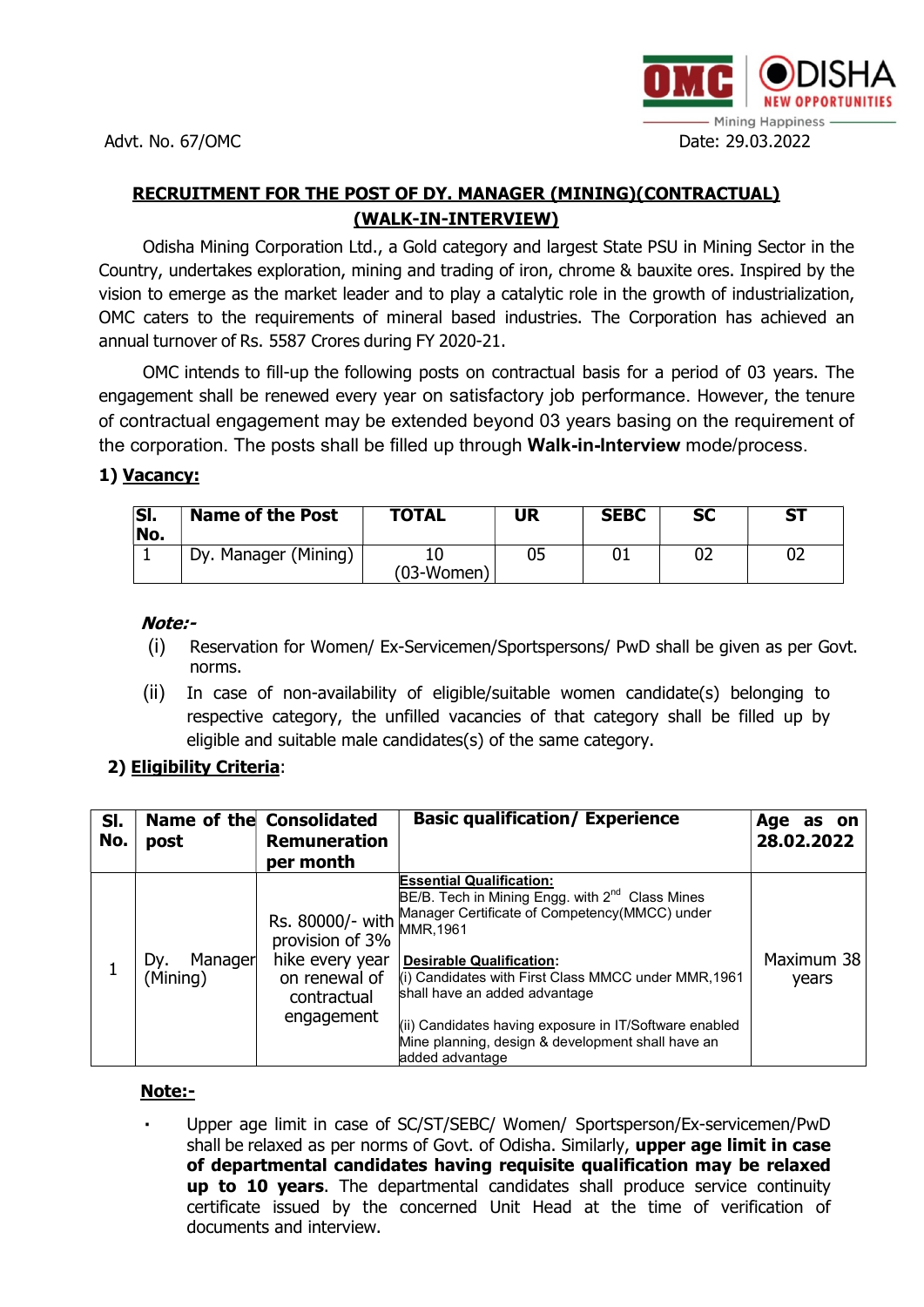### 3) Date & Place of Walk-in-Interview

| <b>POST</b>          | <b>DATE &amp; TIME OF WALK-IN-</b><br><b>INTERVIEW</b> | <b>VENUE OF INTERVIEW</b>                                                              |
|----------------------|--------------------------------------------------------|----------------------------------------------------------------------------------------|
| Dy. Manager (Mining) | 12.04.2022 at 9:00 AM &<br>13.04, 2022 at 9:00 AM      | Community Centre,<br>OMC Colony (Near Gopabandhu<br>Square),<br>Unit-8, Bhubaneswar-12 |

### 4) How to apply

- The candidates fulfilling the eligibility criteria for respective posts are advised to download the bio- data format from OMC Website https://omcltd.in which to be filled up by the candidate in English after carefully reading the eligibility criteria prescribed for each post.
- The applicant should affix recent colour passport size photograph at top right side of the application form.
- The applicant should submit self attested copy of certificates/documents from HSC onwards towards proof of qualification, marks, age, caste, experience etc along with the application form at the time of interview. Valid caste certificate/ SEBC certificate must be obtained from the Competent Authority & be produced on the date of interview.
- SEBC candidates shall submit the SEBC certificate issued by the Competent Authority on or after 25.09.2018.
- OBC certificate in place of SEBC certificate shall not be accepted.
- Applications without supporting documents/incomplete/not full-filling the prescribed criteria in any respect shall be rejected.

## 5) Selection Methodology

- Selection will be made on the basis of performance in the Walk-In interview considering the vacancies, percentage of reservation as well as requirement.
- Filling-up of vacancies is solely at the discretion of the Management based on suitability of candidates and no claim will arise for engagement, if vacancies are not filled up due to un- suitability/insufficient number of candidates.
- The candidature of the applicant would be provisional and subject to subsequent verification of certificates/ testimonials.

## 6) General Conditions

- The candidates shall produce Identity Proof (Aadhar/ Voter ID/ Driving License/Passport/PAN Card) at the time of document verification on the date of Walk-in-Interview.
- Candidates are advised to visit Corporation website https://omcltd.in at regular intervals for any notification, news, updates, results etc relating to recruitment.
- The decision of OMC Management shall be final & binding on all candidates on all matters relating to eligibility, acceptance or rejection of the application, selection of candidate, cancellation of the recruitment process, etc. No enquiry/correspondence will be entertained in this regard.
- At any stage of recruitment process, if it is found that the candidate has furnished false or incorrect information then the candidature / engagement of the candidate shall liable to be cancelled.
- Canvassing in any form will be viewed adversely & may lead to disqualification.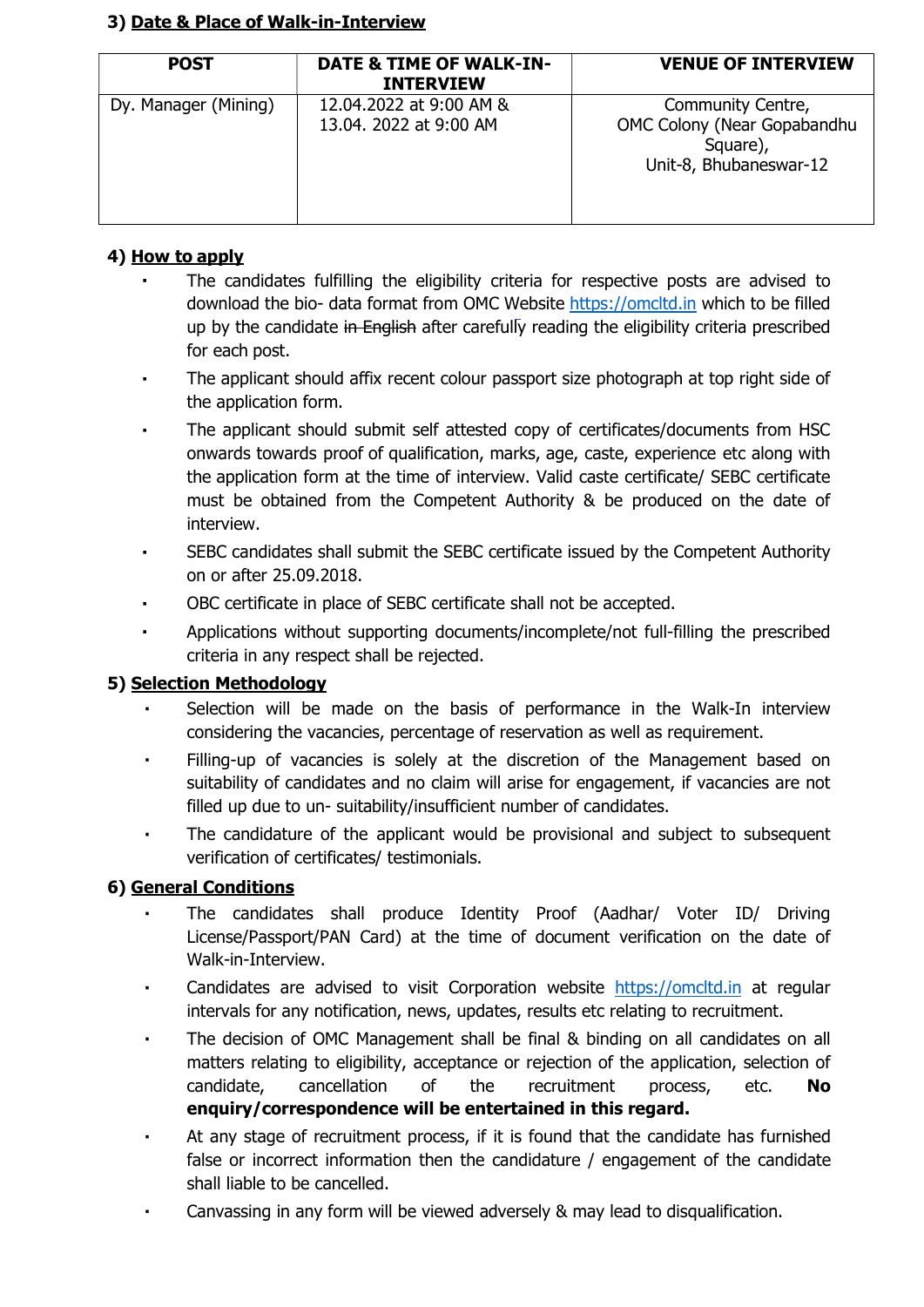- Finally selected candidates shall have to produce the required documents at the time of joining at respective places of posting which shall be communicated through the engagement orders.
- Candidates after recruitment can be posted in any establishment of OMC.
- The candidates against whom vigilance/criminal case is pending shall not be eligible.
- The candidates (in case of married) should not have more than one spouse living.
- Any dispute arising in this connection will be subject to jurisdiction of appropriate Courts of Odisha.

Interested eligible candidates are advised to download the bio-data format from OMC website https://omcltd.in and submit the same duly filled in and signed together with self attested supporting documents at the time of Walk-in-Interview.

Sd/-

 General Manager (P&A) Odisha Mining Corporation Ltd. (A Gold Category State PSU) OMC House, Bhubaneswar-751001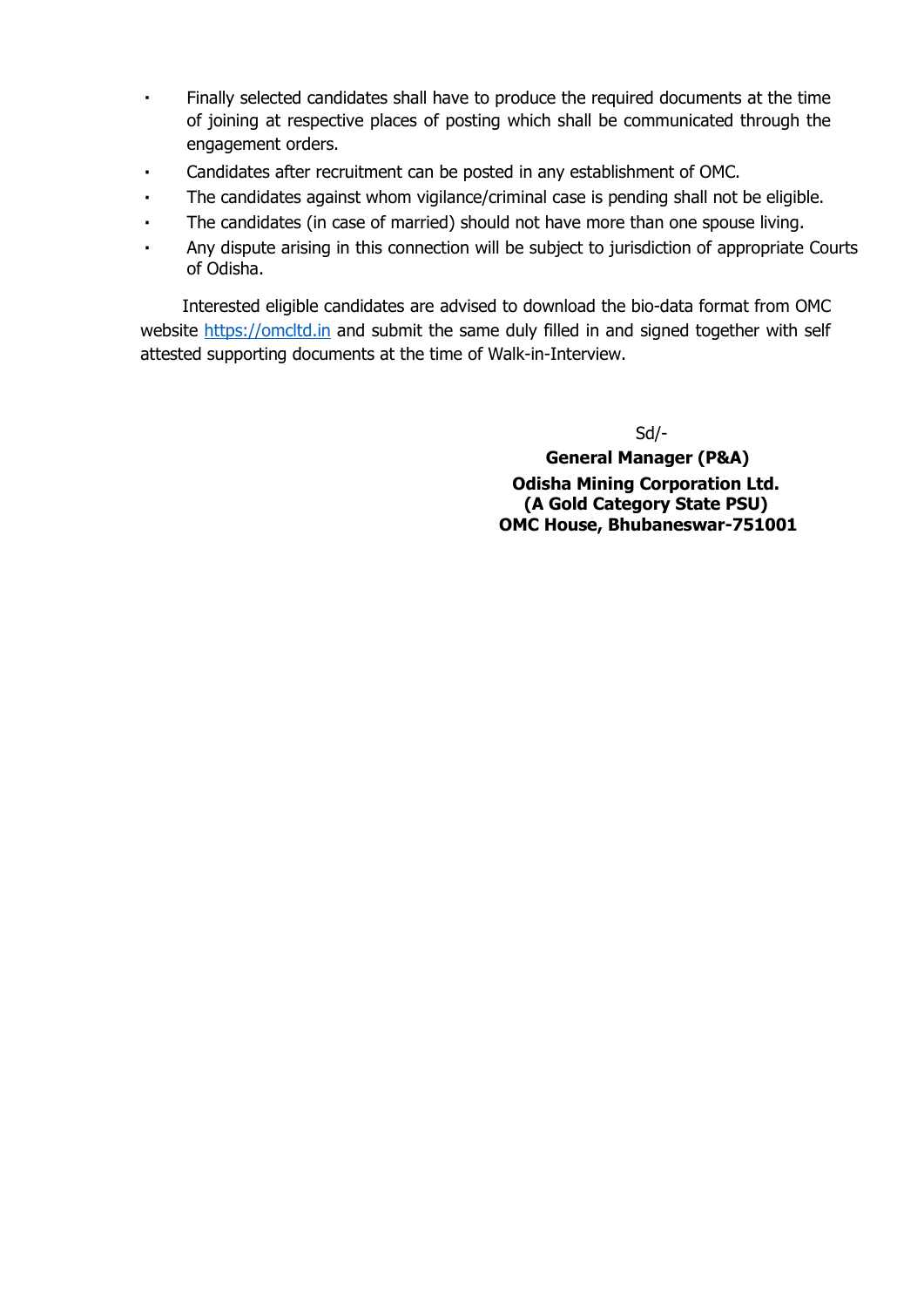

### BIO-DATA FORMAT FOR WALK-IN-INTERVIEW FOR THE POST OF DY. MANAGER (MINING) (CONTRACTUAL)

Post applied for DY. MANAGER (MINING) (CONTRACTUAL)

#### Advertisement No. 67/OMC Dated: 29-03-2022

- 1. Full Name (In capital letter):..................................................
- 2. Father's Name :............................................................
- 3. Date of birth: ............................................................

(As recorded in HSC or equivalent exam)

- 4. Age as on 28.02.2022: ....................... years.....................months
- 5. Gender: (Male/Female) ...................................................
- 6. Category (UR/ SEBC /SC/ST)......................................

(Attach photocopy of recent SEBC /SC/ST Certificate issued by the competent authority)

7. If covered under any special category: .................................

(Such as Sports person/Ex-Servicemen/ PwD etc., attach copy of certificate/document)

- 8. Marital Status: (Married/Unmarried)...............................
- 

| 9. Present Address | <b>Permanent Address</b> |
|--------------------|--------------------------|
|                    |                          |
|                    |                          |
|                    |                          |
|                    |                          |
|                    |                          |
|                    |                          |
|                    |                          |

10. Contact details: (a) Phone................................................................

(b) E-mail...............................................................

#### 11.Academic Qualification: (HSC or equivalent onwards)

| $\overline{\mathsf{SI}}$<br>No. | Exam passed | Name of<br>Institute | Duratio<br>n of<br>course | Whether<br>Regular<br>course | Year of<br>Passing | Maxi<br>mum<br>marks | <b>Marks</b><br>obtain<br>ed | $%$ of<br>Mark<br>s |
|---------------------------------|-------------|----------------------|---------------------------|------------------------------|--------------------|----------------------|------------------------------|---------------------|
|                                 |             |                      |                           | Yes/No)                      |                    |                      |                              |                     |
|                                 |             |                      |                           |                              |                    |                      |                              |                     |
| $\overline{2}$                  |             |                      |                           |                              |                    |                      |                              |                     |
| 3                               |             |                      |                           |                              |                    |                      |                              |                     |
| 4                               |             |                      |                           |                              |                    |                      |                              |                     |

(In case of CGPA/Grades, please indicate equivalent percentage as per norms adopted by the University/Institute and attach a copy of such norms fixed by the concerned University/Institute)

Paste colour passport size photograph and sign across